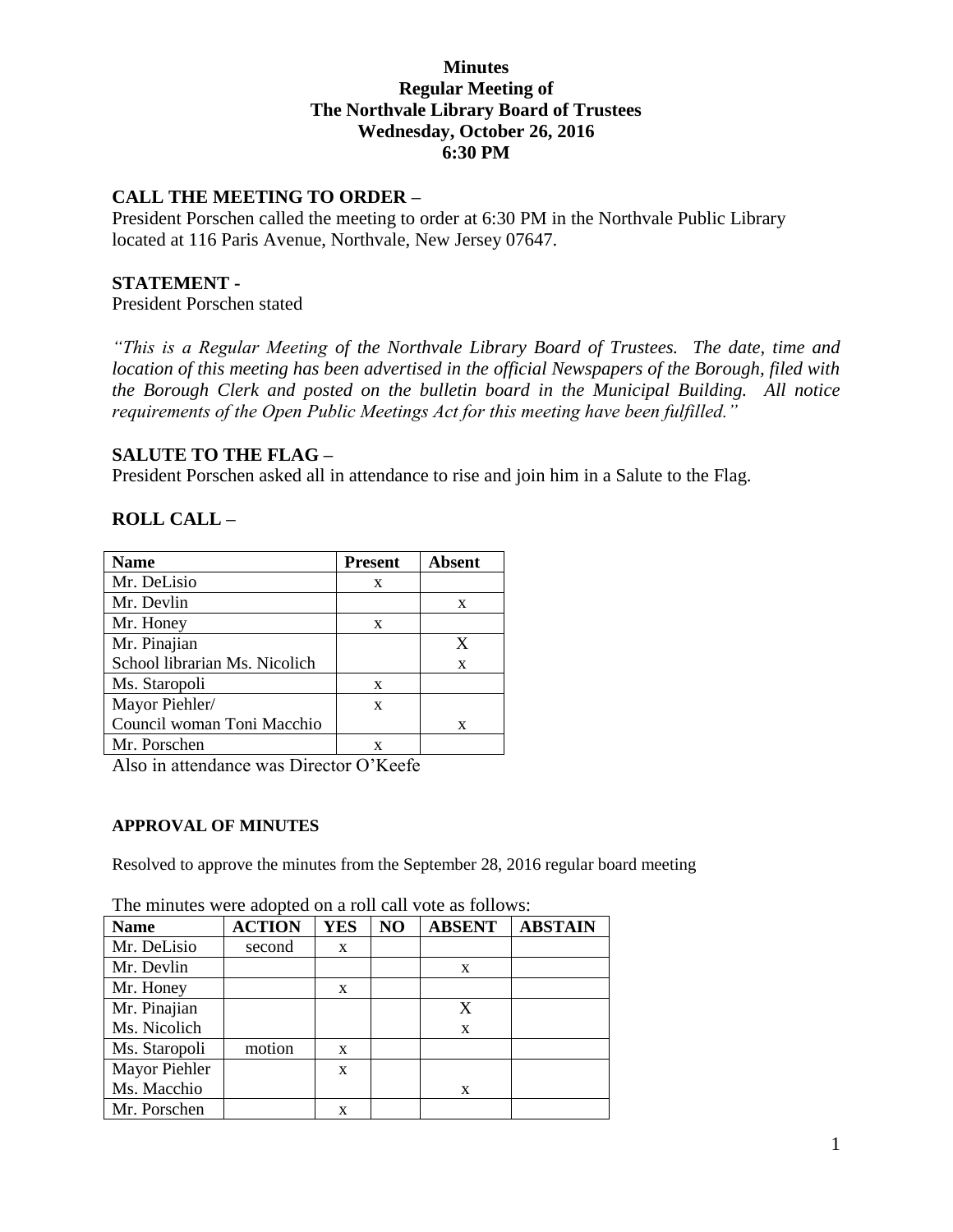Resolved to approve the minutes from the September 28, 2016 executive session of the regular board meeting

| <b>Name</b>   | <b>ACTION</b> | YES | NO | <b>ABSENT</b> | <b>ABSTAIN</b> |
|---------------|---------------|-----|----|---------------|----------------|
| Mr. DeLisio   |               | X   |    |               |                |
| Mr. Devlin    |               |     |    | X             |                |
| Mr. Honey     | second        | X   |    |               |                |
| Mr. Pinajian  |               |     |    | X             |                |
| Ms. Nicolich  |               |     |    | X             |                |
| Ms. Staropoli | motion        | X   |    |               |                |
| Mayor Piehler |               | X   |    |               |                |
| Ms. Macchio   |               |     |    | X             |                |
| Mr. Porschen  |               | X   |    |               |                |

The minutes were adopted on a roll call vote as follows:

### **GENERAL DISCUSSION –**

Director O'Keefe and Mr. Porschen are still trying to get the purchasing card. They had another phone conference with the company. Mr. Honey needs to review the paperwork.

The Mayor stated that the building inspector and the DPW looked at the two electrical panels in the basement. (The library already replaced one panel that they are using) They said there is no law that states you have to replace them. You only have to replace them if there is new construction being done.

#### **Director's Report**

Our 2017 ⅓ mil amount for our budget will be \$309,498

• State Aid: we deposited the check for \$2,019 on October 6, the same day we received it. I am proposing we use this money to hire an ESL tutor to conduct weekly classes beginning in January, 2017. At the going rate of \$35-50/hour, we could hire someone to lead a 60-90 minute class for approximately 40 weeks, skipping school vacation weeks and the summer. This would cover a year with the opportunity to assess the program next fall before the next anticipated State Aid check arrives.

● Reminder we still need less than an hour for State Aid Requirement. Short videos available through State Library. Tenafly is hosting a Trustees Long Range Planning Program, Tuesday, December 6. I am hoping to go, schedule permitting.

• Library Cards: we have 1,270 patrons registered as of October 20, 2016. 17 new cards since the last report.

• Our LED "Open" sign had to be replaced: it was greatly missed by the public!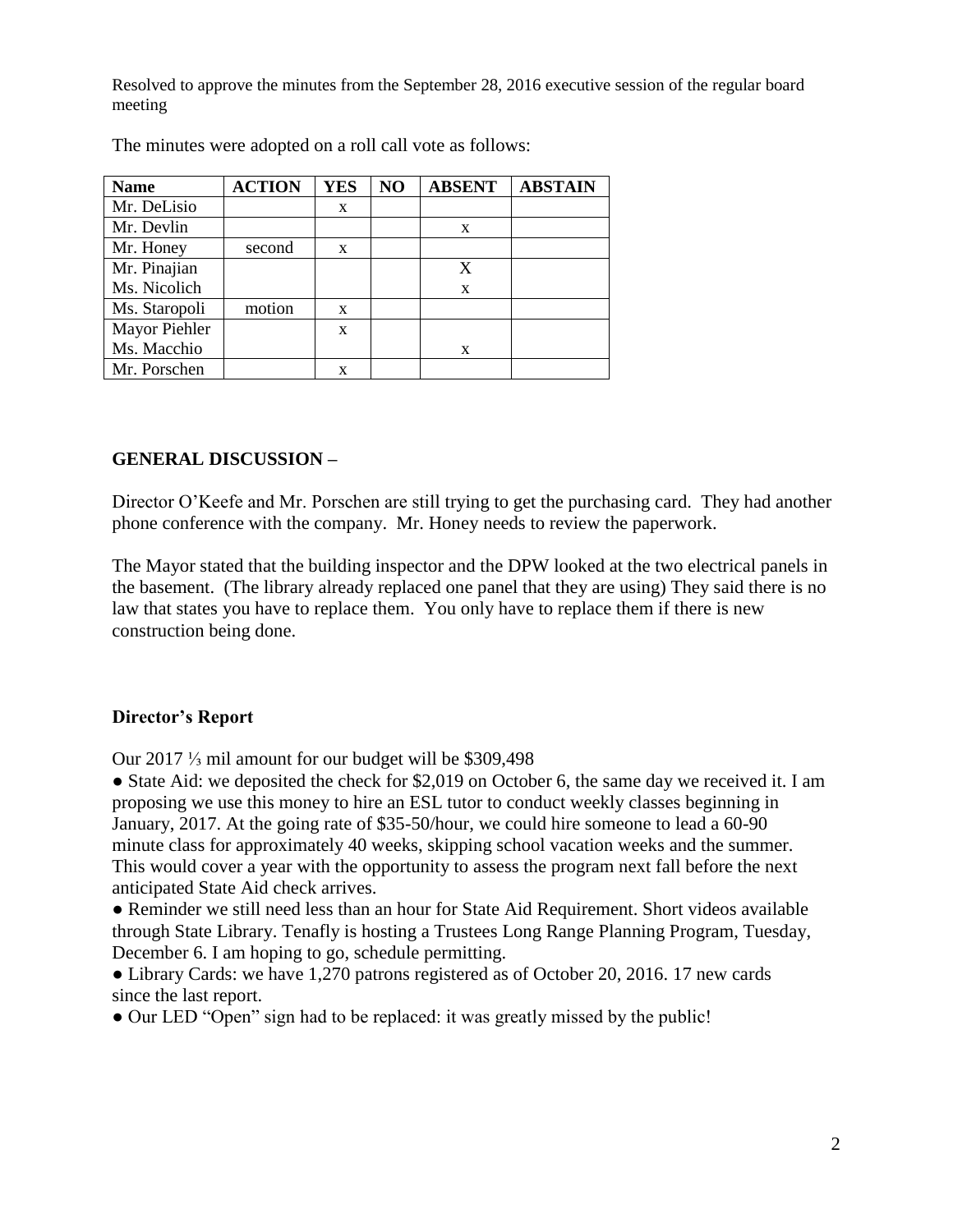# **Friends of the Library Report**

October 30th at the Growler and Gill in Nanuet from 2-7 pm The Friends will be hosting a fundraiser event featuring guest bartenders. All tips will go to the Friends of the Library.

A new member wants to run a gaming night fundraiser. There would be a \$5 donation entry fee on November 19<sup>th</sup> at the Northvale Library.

# **ROLL CALL VOTES –**

Resolved to approve the claims list of invoices totaling \$3738.84 for this past month of October.

|  |  |  | The resolution was adopted on a roll call vote as follows: |
|--|--|--|------------------------------------------------------------|
|--|--|--|------------------------------------------------------------|

| <b>Name</b>   | <b>ACTION</b> | <b>YES</b> | N <sub>O</sub> | <b>ABSENT</b> | <b>ABSTAIN</b> |
|---------------|---------------|------------|----------------|---------------|----------------|
| Mr. DeLisio   | motion        | X          |                |               |                |
| Mr. Devlin    |               |            |                | X             |                |
| Mr. Honey     |               | X          |                |               |                |
| Mr. Pinajian  |               |            |                |               |                |
| Ms. Nicolich  |               |            |                | X             |                |
| Ms. Staropoli | second        | X          |                |               |                |
| Mayor Piehler |               | X          |                |               |                |
| Ms. Macchio   |               |            |                | X             |                |
| Mr. Porschen  |               | x          |                |               |                |

Resolved to approve the reimbursement for Director O'Keefe for \$134.58 for supplies, refreshments, and mileage.

The resolution was adopted on a roll call vote as follows:

| <b>Name</b>   | <b>ACTION</b> | <b>YES</b> | NO | <b>ABSENT</b> | <b>ABSTAIN</b> |
|---------------|---------------|------------|----|---------------|----------------|
| Mr. DeLisio   | motion        | X          |    |               |                |
| Mr. Devlin    |               |            |    | X             |                |
| Mr. Honey     | second        | X          |    |               |                |
| Mr. Pinajian  |               |            |    |               |                |
| Ms. Nicolich  |               |            |    | X             |                |
| Ms. Staropoli |               | X          |    |               |                |
| Mayor Piehler |               | X          |    |               |                |
| Ms. Macchio   |               |            |    | X             |                |
| Mr. Porschen  |               | X          |    |               |                |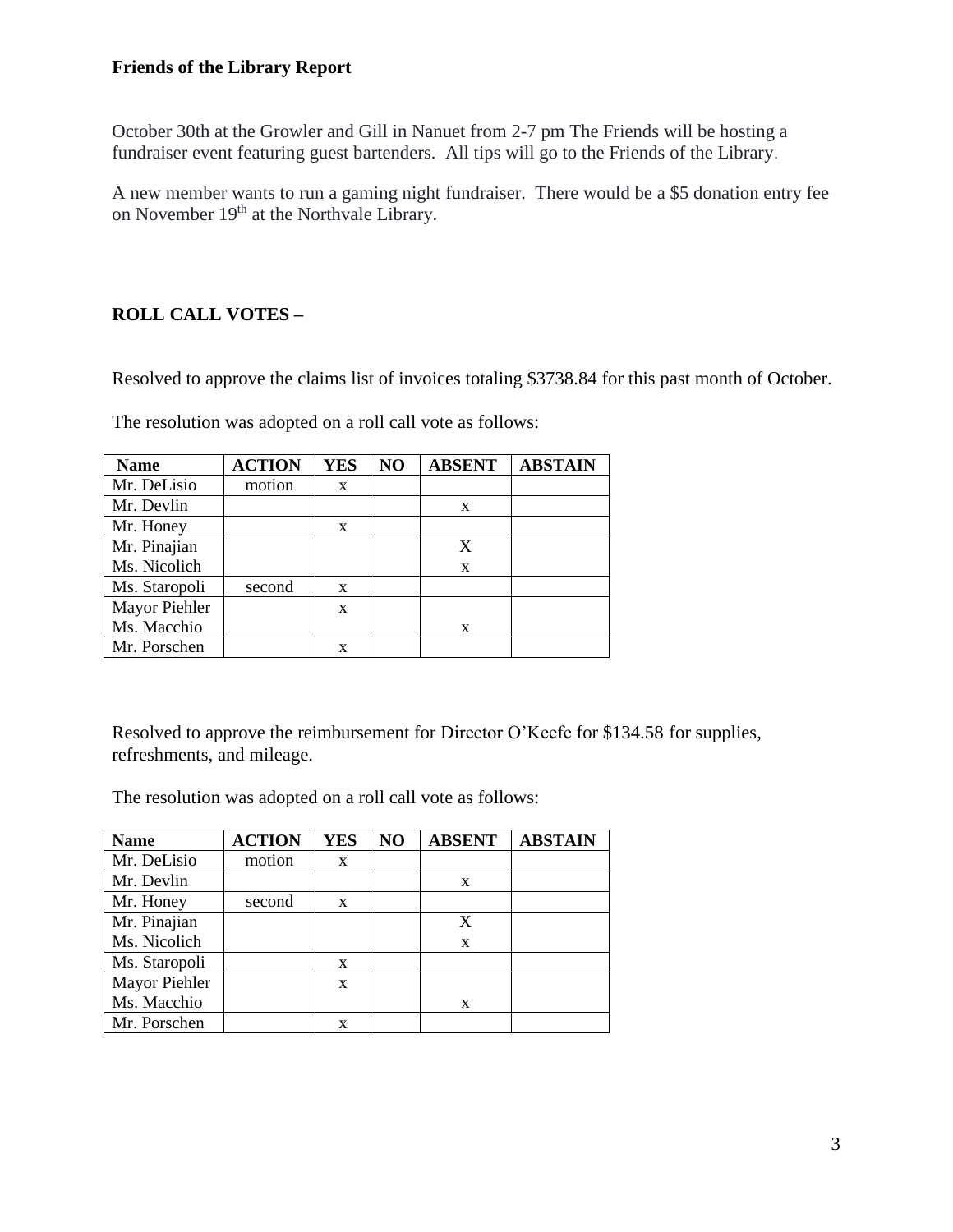Resolved to approve the reimbursement for Emily Pepe for \$50.76 for a youth services program in Monroe.

| <b>Name</b>   | <b>ACTION</b> | <b>YES</b> | NO | <b>ABSENT</b> | <b>ABSTAIN</b> |
|---------------|---------------|------------|----|---------------|----------------|
| Mr. DeLisio   | second        | X          |    |               |                |
| Mr. Devlin    |               |            |    | X             |                |
| Mr. Honey     |               | X          |    |               |                |
| Mr. Pinajian  |               |            |    | X             |                |
| Ms. Nicolich  |               |            |    | X             |                |
| Ms. Staropoli | motion        | X          |    |               |                |
| Mayor Piehler |               | X          |    |               |                |
| Ms. Macchio   |               |            |    | X             |                |
| Mr. Porschen  |               | x          |    |               |                |

The resolution was adopted on a roll call vote as follows:

Resolved to approve the replenishment of the petty cash for \$75

The resolution was adopted on a roll call vote as follows:

| <b>Name</b>   | <b>ACTION</b> | <b>YES</b> | NO | <b>ABSENT</b> | <b>ABSTAIN</b> |
|---------------|---------------|------------|----|---------------|----------------|
| Mr. DeLisio   | motion        | X          |    |               |                |
| Mr. Devlin    |               |            |    | X             |                |
| Mr. Honey     |               | X          |    |               |                |
| Mr. Pinajian  |               |            |    | X             |                |
| Ms. Nicolich  |               |            |    | X             |                |
| Ms. Staropoli | second        | X          |    |               |                |
| Mayor Piehler |               | X          |    |               |                |
| Ms. Macchio   |               |            |    | X             |                |
| Mr. Porschen  |               | x          |    |               |                |

Resolved to approve the use of the state aid check for \$2019 for an ESL tutoring program; to hire a tutor for \$35-\$50/ hour to run 60-90 minute classes for 40 weeks.

The resolution was adopted on a roll call vote as follows:

| <b>Name</b>   | <b>ACTION</b> | <b>YES</b> | NO | <b>ABSENT</b> | <b>ABSTAIN</b> |
|---------------|---------------|------------|----|---------------|----------------|
| Mr. DeLisio   | second        | X          |    |               |                |
| Mr. Devlin    |               |            |    | X             |                |
| Mr. Honey     |               | X          |    |               |                |
| Mr. Pinajian  |               |            |    | X             |                |
| Ms. Nicolich  |               |            |    | X             |                |
| Ms. Staropoli | motion        | X          |    |               |                |
| Mayor Piehler |               | X          |    |               |                |
| Ms. Macchio   |               |            |    | X             |                |
| Mr. Porschen  |               | X          |    |               |                |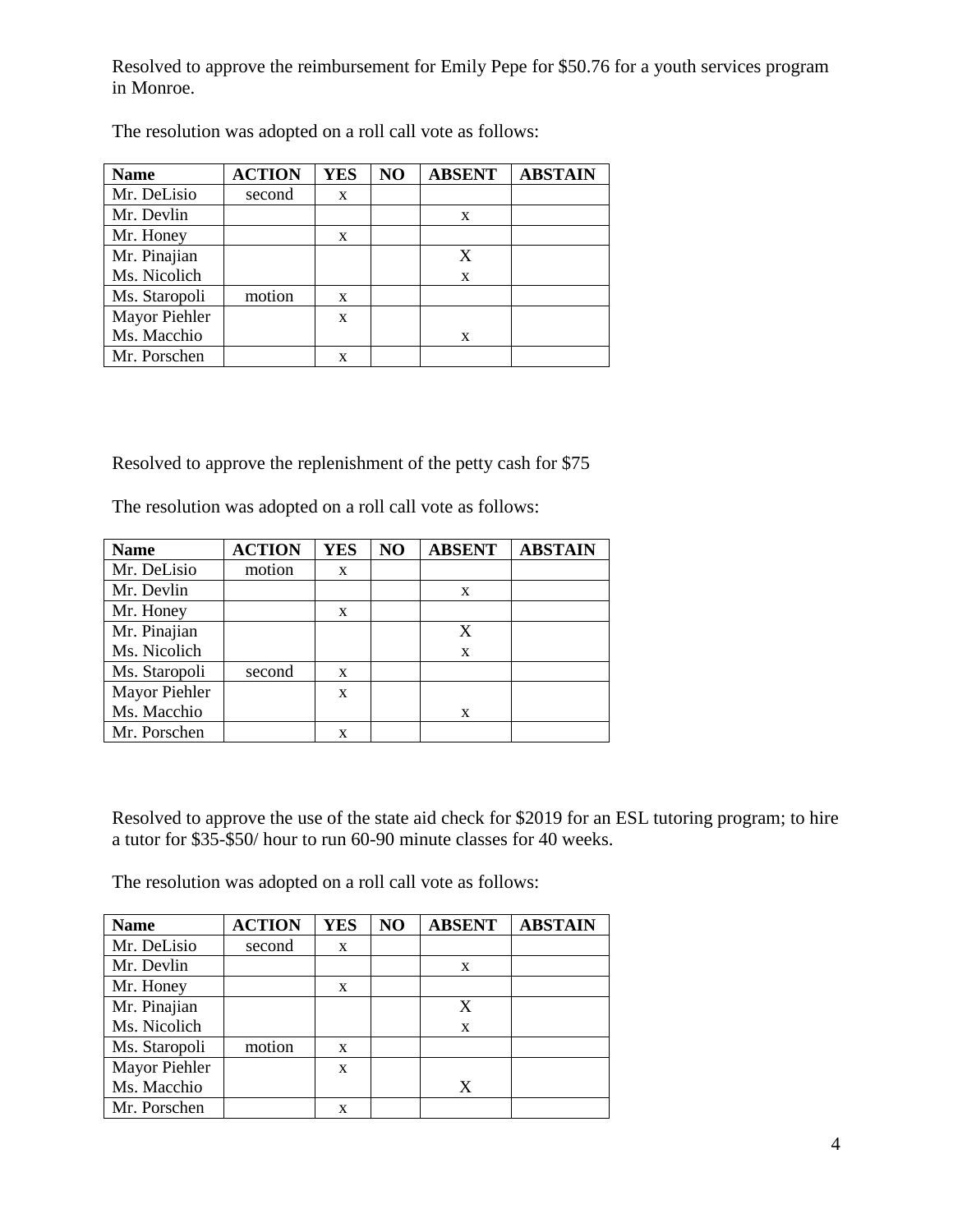Resolved to approve a "Gaming Night" run by the Friends of the Library for a fundraiser on November 19<sup>th</sup> (National Gaming Day) at the Northvale Library.

| <b>Name</b>   | <b>ACTION</b> | <b>YES</b> | NO | <b>ABSENT</b> | <b>ABSTAIN</b> |
|---------------|---------------|------------|----|---------------|----------------|
| Mr. DeLisio   |               | X          |    |               |                |
| Mr. Devlin    |               |            |    | X             |                |
| Mr. Honey     |               | X          |    |               |                |
| Mr. Pinajian  |               |            |    | X             |                |
| Ms. Nicolich  |               |            |    | X             |                |
| Ms. Staropoli | motion        | X          |    |               |                |
| Mayor Piehler |               | X          |    |               |                |
| Ms. Macchio   |               |            |    | X             |                |
| Mr. Porschen  | second        | X          |    |               |                |

The resolution was adopted on a roll call vote as follows:

Resolved to approve a Good Will gesture of \$2975 to Bilco to replace the two additional out dated electrical panels that serve the preschool, the borough and the library.

The resolution was adopted on a roll call vote as follows:

| <b>Name</b>   | <b>ACTION</b> | <b>YES</b> | N <sub>O</sub> | <b>ABSENT</b> | <b>ABSTAIN</b> |
|---------------|---------------|------------|----------------|---------------|----------------|
| Mr. DeLisio   | second        | X          |                |               |                |
| Mr. Devlin    |               |            |                | X             |                |
| Mr. Honey     |               | X          |                |               |                |
| Mr. Pinajian  |               |            |                | X             |                |
| Ms. Nicolich  |               |            |                | X             |                |
| Ms. Staropoli | motion        | X          |                |               |                |
| Mayor Piehler |               | X          |                |               |                |
| Ms. Macchio   |               |            |                | X             |                |
| Mr. Porschen  |               | X          |                |               |                |

### **HEARING OF THE PUBLIC –**

President Porschen opened the meeting to the public at 7:09 PM

#### **Public Comment**

No one addressed the board and President Porschen declared the public comment portion of the meeting closed.